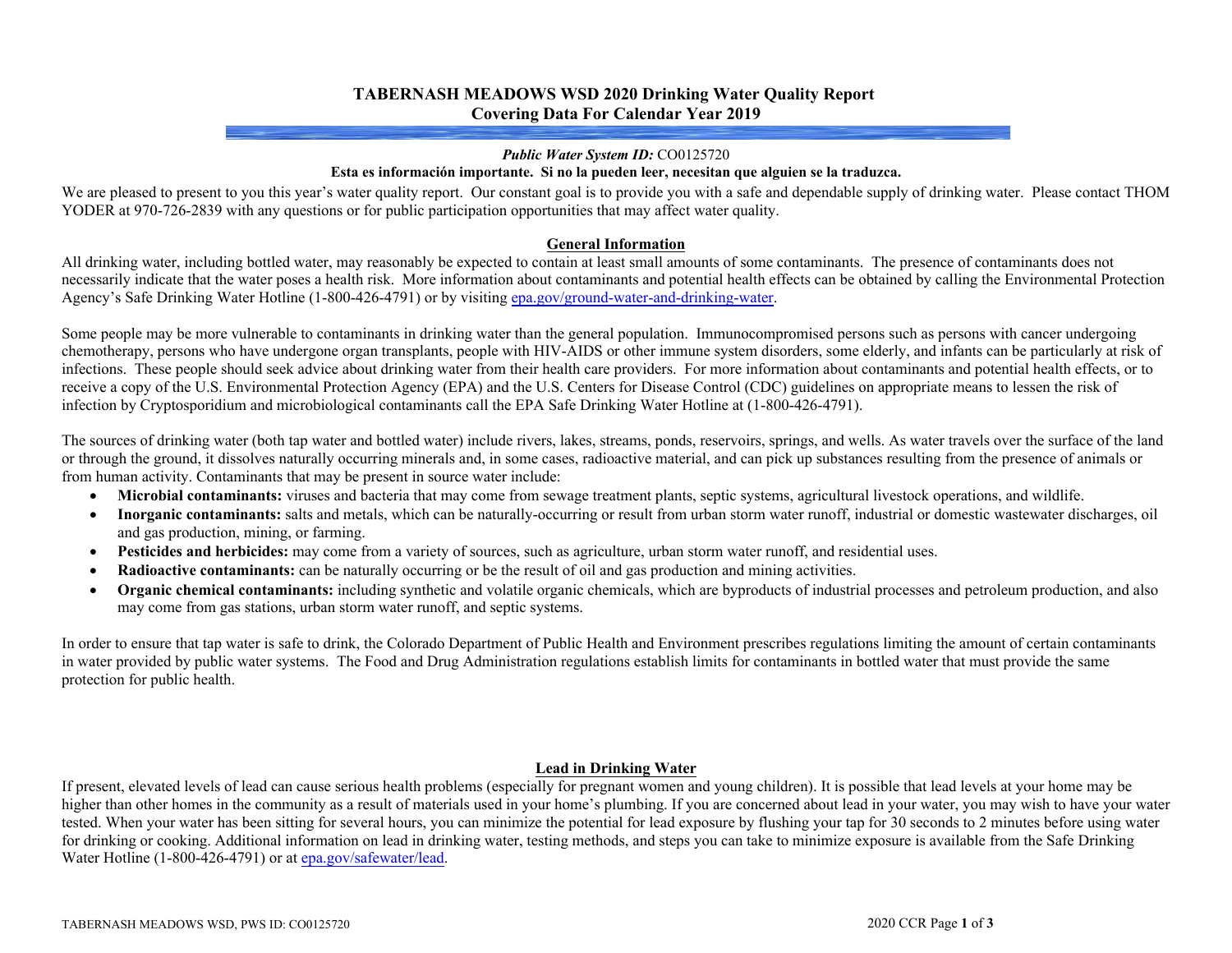### **Source Water Assessment and Protection (SWAP)**

The Colorado Department of Public Health and Environment may have provided us with a Source Water Assessment Report for our water supply. For general information or to obtain a copy of the report please visit wgcdcompliance.com/ccr. The report is located under "Guidance: Source Water Assessment Reports". Search the table using 125720, TABERNASH MEADOWS WSD, or by contacting THOM YODER at 970-726-2839. The Source Water Assessment Report provides a screening-level evaluation of potential contamination that *could* occur. It *does not* mean that the contamination *has or will* occur. We can use this information to evaluate the need to improve our current water treatment capabilities and prepare for future contamination threats. This can help us ensure that quality finished water is delivered to your homes. In addition, the source water assessment results provide a starting point for developing a source water protection plan. Potential sources of contamination in our source water area are listed on the next page.

Please contact us to learn more about what you can do to help protect your drinking water sources, any questions about the Drinking Water Quality Report, to learn more about our system, or to attend scheduled public meetings. We want you, our valued customers, to be informed about the services we provide and the quality water we deliver to you every day.

## **Our Water Sources**

| <b>Sources (Water Type - Source Type)</b>                                                    | <b>Potential Source(s) of Contamination</b>                                                                                        |
|----------------------------------------------------------------------------------------------|------------------------------------------------------------------------------------------------------------------------------------|
| WELL NO 3 (Groundwater-Well)<br>WELL NO 1 (Groundwater-Well)<br>WELL NO 2 (Groundwater-Well) | There is no SWAP report, please contact THOM YODER at 970-726-2839 with<br>questions regarding potential sources of contamination. |

## **Terms and Abbreviations**

- **Maximum Contaminant Level (MCL)** − The highest level of a contaminant allowed in drinking water.
- **Treatment Technique (TT)** − A required process intended to reduce the level of a contaminant in drinking water.
- **Health-Based** − A violation of either a MCL or TT.
- **Non-Health-Based** − A violation that is not a MCL or TT.
- **Action Level (AL)** − The concentration of a contaminant which, if exceeded, triggers treatment and other regulatory requirements.
- **Maximum Residual Disinfectant Level (MRDL)** The highest level of a disinfectant allowed in drinking water. There is convincing evidence that addition of a disinfectant is necessary for control of microbial contaminants.
- Maximum Contaminant Level Goal (MCLG) The level of a contaminant in drinking water below which there is no known or expected risk to health. MCLGs allow for a margin of safety.
- **Maximum Residual Disinfectant Level Goal (MRDLG)** The level of a drinking water disinfectant, below which there is no known or expected risk to health. MRDLGs do not reflect the benefits of the use of disinfectants to control microbial contaminants.
- **Violation (No Abbreviation)** − Failure to meet a Colorado Primary Drinking Water Regulation.
- **Formal Enforcement Action (No Abbreviation)** − Escalated action taken by the State (due to the risk to public health, or number or severity of violations) to bring a non-compliant water system back into compliance.
- **Variance and Exemptions (V/E)** − Department permission not to meet a MCL or treatment technique under certain conditions.
- **Gross Alpha (No Abbreviation)** − Gross alpha particle activity compliance value. It includes radium-226, but excludes radon 222, and uranium.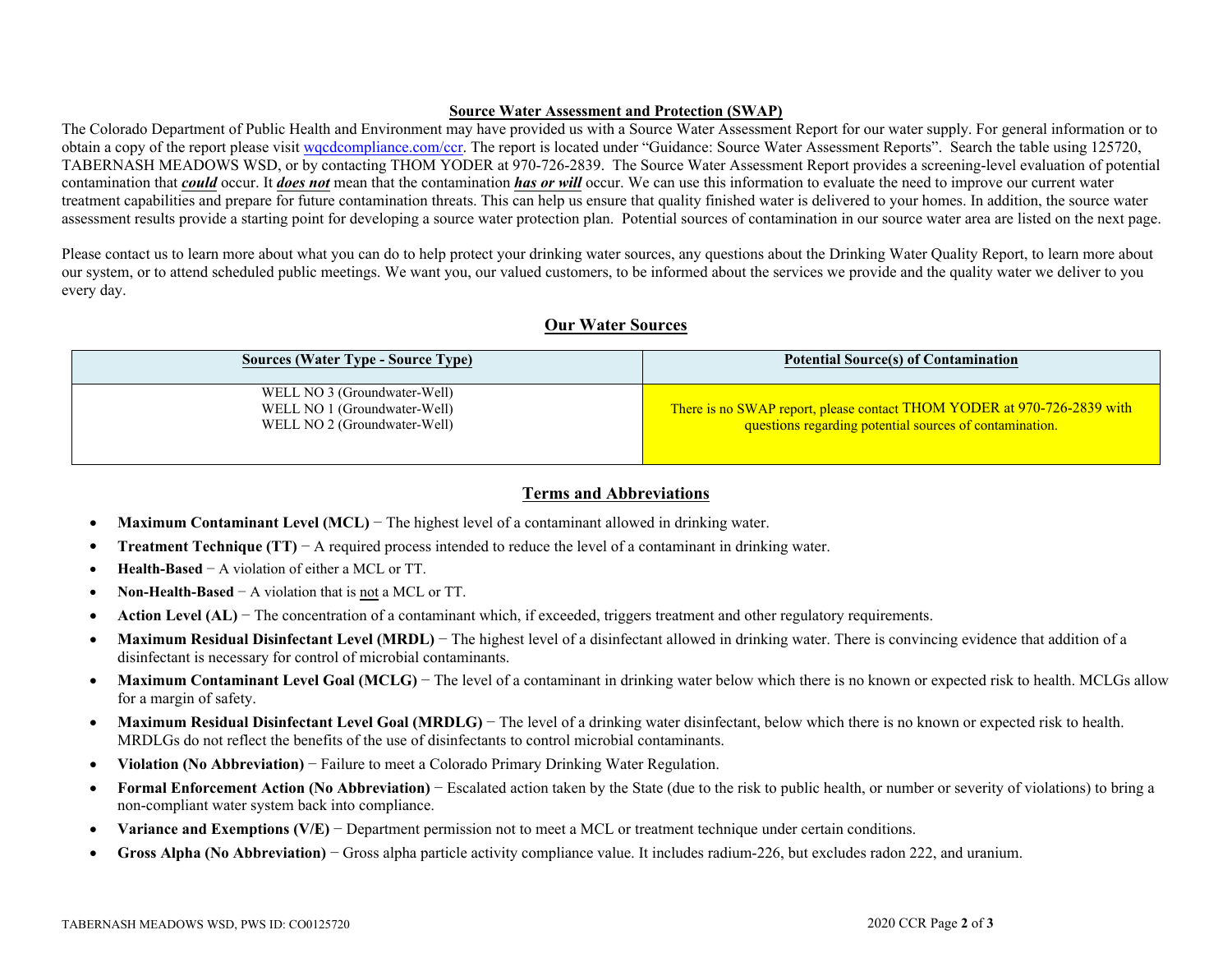- **Picocuries per liter (pCi/L)** − Measure of the radioactivity in water.
- **Nephelometric Turbidity Unit (NTU)** − Measure of the clarity or cloudiness of water. Turbidity in excess of 5 NTU is just noticeable to the typical person.
- **Compliance Value (No Abbreviation)** Single or calculated value used to determine if regulatory contaminant level (e.g. MCL) is met. Examples of calculated values are the 90<sup>th</sup> Percentile, Running Annual Average (RAA) and Locational Running Annual Average (LRAA).
- **Average (x-bar)** − Typical value.
- **Range (R)** − Lowest value to the highest value.
- **Sample Size (n)** − Number or count of values (i.e. number of water samples collected).
- **Parts per million = Milligrams per liter (ppm = mg/L)** One part per million corresponds to one minute in two years or a single penny in \$10,000.
- **Parts per billion = Micrograms per liter (ppb = ug/L)** One part per billion corresponds to one minute in 2,000 years, or a single penny in \$10,000,000.
- **Not Applicable**  $(N/A)$  Does not apply or not available.
- **Level 1 Assessment** A study of the water system to identify potential problems and determine (if possible) why total coliform bacteria have been found in our water system.
- **Level 2 Assessment** A very detailed study of the water system to identify potential problems and determine (if possible) why an E. coli MCL violation has occurred and/or why total coliform bacteria have been found in our water system on multiple occasions.

# **Detected Contaminants**

TABERNASH MEADOWS WSD routinely monitors for contaminants in your drinking water according to Federal and State laws. The following table(s) show all detections found in the period of January 1 to December 31, 2019 unless otherwise noted. The State of Colorado requires us to monitor for certain contaminants less than once per year because the concentrations of these contaminants are not expected to vary significantly from year to year, or the system is not considered vulnerable to this type of contamination. Therefore, some of our data, though representative, may be more than one year old. Violations and Formal Enforcement Actions, if any, are reported in the next section of this report.

Note: Only detected contaminants sampled within the last 5 years appear in this report. If no tables appear in this section then no contaminants were detected in the last round of monitoring.

| Disinfectants Sampled in the Distribution System<br><b>TT Requirement</b> : At least 95% of samples per period (month or quarter) must be at least 0.2 ppm $OR$<br>If sample size is less than 40 no more than 1 sample is below $0.2$ ppm<br>Typical Sources: Water additive used to control microbes |                    |                                                                                                                              |  |  |                |           |  |  |  |
|--------------------------------------------------------------------------------------------------------------------------------------------------------------------------------------------------------------------------------------------------------------------------------------------------------|--------------------|------------------------------------------------------------------------------------------------------------------------------|--|--|----------------|-----------|--|--|--|
| <b>Disinfectant</b><br><b>Name</b>                                                                                                                                                                                                                                                                     | <b>Time Period</b> | <b>TT</b><br><b>MRDL</b><br><b>Number of Samples Below Level</b><br><b>Sample Size</b><br><b>Results</b><br><b>Violation</b> |  |  |                |           |  |  |  |
| Chlorine                                                                                                                                                                                                                                                                                               | December, 2019     | Lowest period percentage of samples meeting                                                                                  |  |  | N <sub>0</sub> | $4.0$ ppm |  |  |  |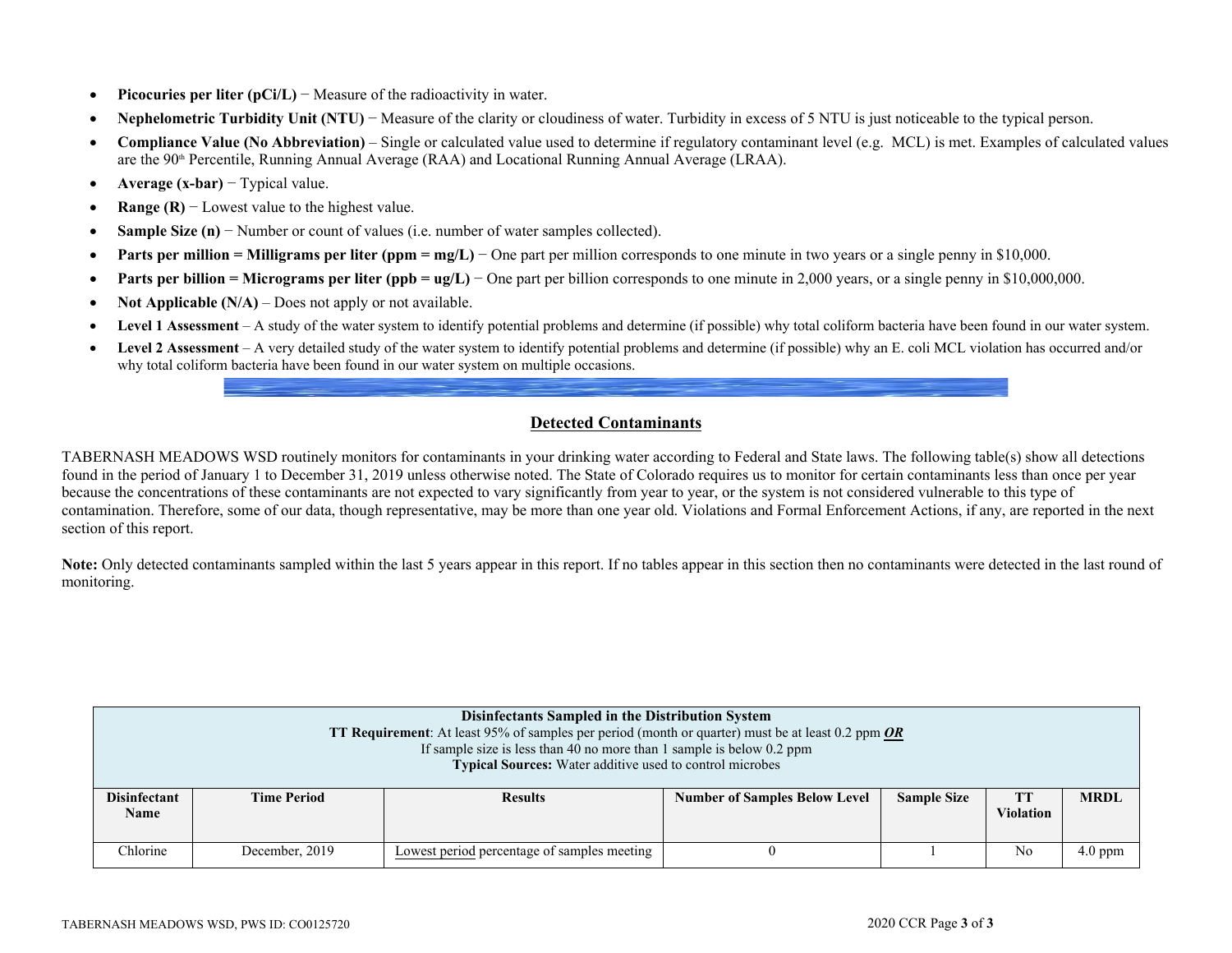| 100%<br>$\overline{\phantom{a}}$<br>remt |  |  |  |  |
|------------------------------------------|--|--|--|--|
|------------------------------------------|--|--|--|--|

| Lead and Copper Sampled in the Distribution System |                               |                             |                       |                           |                                      |                                                  |                                                 |                                                                            |  |  |  |
|----------------------------------------------------|-------------------------------|-----------------------------|-----------------------|---------------------------|--------------------------------------|--------------------------------------------------|-------------------------------------------------|----------------------------------------------------------------------------|--|--|--|
| <b>Contaminant Name</b>                            | <b>Time Period</b>            | 90 <sup>th</sup> Percentile | Sample<br><b>Size</b> | Unit of<br><b>Measure</b> | 90 <sup>th</sup><br>Percentile<br>AL | <b>Sample</b><br><b>Sites</b><br><b>Above AL</b> | 90 <sup>th</sup> Percentile<br>AL<br>Exceedance | <b>Typical Sources</b>                                                     |  |  |  |
| Copper                                             | $08/21/2019$ to<br>08/27/2019 | 0.42                        |                       | ppm                       | 1.3                                  | $\Omega$                                         | N <sub>0</sub>                                  | Corrosion of household<br>plumbing systems; Erosion of<br>natural deposits |  |  |  |
| Lead                                               | $08/21/2019$ to<br>08/27/2019 | . 5                         |                       | ppb                       | 15                                   | $\theta$                                         | N <sub>0</sub>                                  | Corrosion of household<br>plumbing systems; Erosion of<br>natural deposits |  |  |  |

| Disinfection Byproducts Sampled in the Distribution System |      |         |                       |                       |                                  |            |             |                      |                                             |
|------------------------------------------------------------|------|---------|-----------------------|-----------------------|----------------------------------|------------|-------------|----------------------|---------------------------------------------|
| <b>Name</b>                                                | Year | Average | Range<br>$Low - High$ | Sample<br><b>Size</b> | <b>Unit of</b><br><b>Measure</b> | <b>MCL</b> | <b>MCLG</b> | <b>MCL Violation</b> | <b>Typical Sources</b>                      |
| Total Trihalomethanes<br>(TTHM)                            | 2017 | 31.8    | 31.8 to 31.8          |                       | ppb                              | 80         | N/A         | No                   | Byproduct of drinking water<br>disinfection |

|                         | Inorganic Contaminants Sampled at the Entry Point to the Distribution System |         |                                 |                              |                    |            |             |                                |                        |
|-------------------------|------------------------------------------------------------------------------|---------|---------------------------------|------------------------------|--------------------|------------|-------------|--------------------------------|------------------------|
| <b>Contaminant Name</b> | Year                                                                         | Average | Range<br><b>High</b><br>$Low -$ | <b>Sample</b><br><b>Size</b> | Unit of<br>Measure | <b>MCL</b> | <b>MCLG</b> | <b>MCL</b><br><b>Violation</b> | <b>Typical Sources</b> |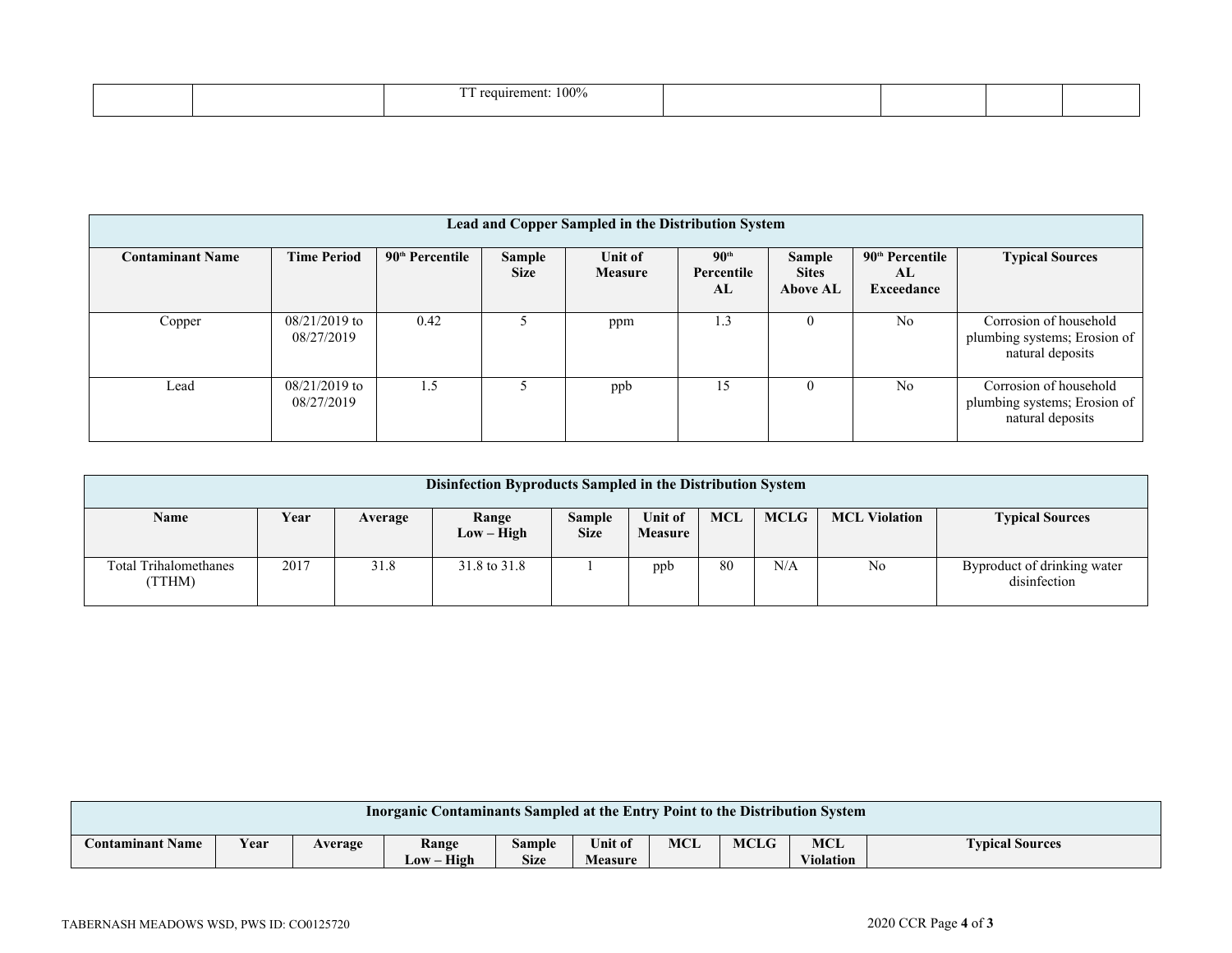| Arsenic  | 2019 | $\rightarrow$               | $3$ to $3$       | ppb | 10  | $\theta$ | No | Erosion of natural deposits; runoff from<br>orchards; runoff from glass and electronics<br>production wastes                    |
|----------|------|-----------------------------|------------------|-----|-----|----------|----|---------------------------------------------------------------------------------------------------------------------------------|
| Barium   | 2019 | 0.02                        | $0.02$ to $0.02$ | ppm | ∠   | ↑        | No | Discharge of drilling wastes; discharge from<br>metal refineries; erosion of natural deposits                                   |
| Chromium | 2019 | 3                           | $3$ to $3$       | ppb | 100 | 100      | No | Discharge from steel and pulp mills; erosion of<br>natural deposits                                                             |
| Fluoride | 2017 | 0.65                        | $0.65$ to $0.65$ | ppm | 4   | 4        | No | Erosion of natural deposits; water additive which<br>promotes strong teeth; discharge from fertilizer<br>and aluminum factories |
| Nitrate  | 2019 | 1.3                         | 1.3 to 1.3       | ppm | 10  | 10       | No | Runoff from fertilizer use; leaching from septic<br>tanks, sewage; erosion of natural deposits                                  |
| Selenium | 2019 | $\mathcal{D}_{\mathcal{L}}$ | 2 to 2           | ppb | 50  | 50       | No | Discharge from petroleum and metal refineries;<br>erosion of natural deposits; discharge from mines                             |

|                         |      |         |                       | <b>Secondary Contaminants**</b><br>color) in drinking water. |                        | ** Secondary standards are non-enforceable guidelines for contaminants that may cause cosmetic effects (such as skin, or tooth discoloration) or aesthetic effects (such as taste, odor, or |
|-------------------------|------|---------|-----------------------|--------------------------------------------------------------|------------------------|---------------------------------------------------------------------------------------------------------------------------------------------------------------------------------------------|
| <b>Contaminant Name</b> | Year | Average | Range<br>$Low - High$ | <b>Sample Size</b>                                           | <b>Unit of Measure</b> | <b>Secondary Standard</b>                                                                                                                                                                   |
| Sodium                  | 2019 | 18.7    | 18.7 to 18.7          |                                                              | ppm                    | N/A                                                                                                                                                                                         |

**Violations, Significant Deficiencies, and Formal Enforcement Actions**